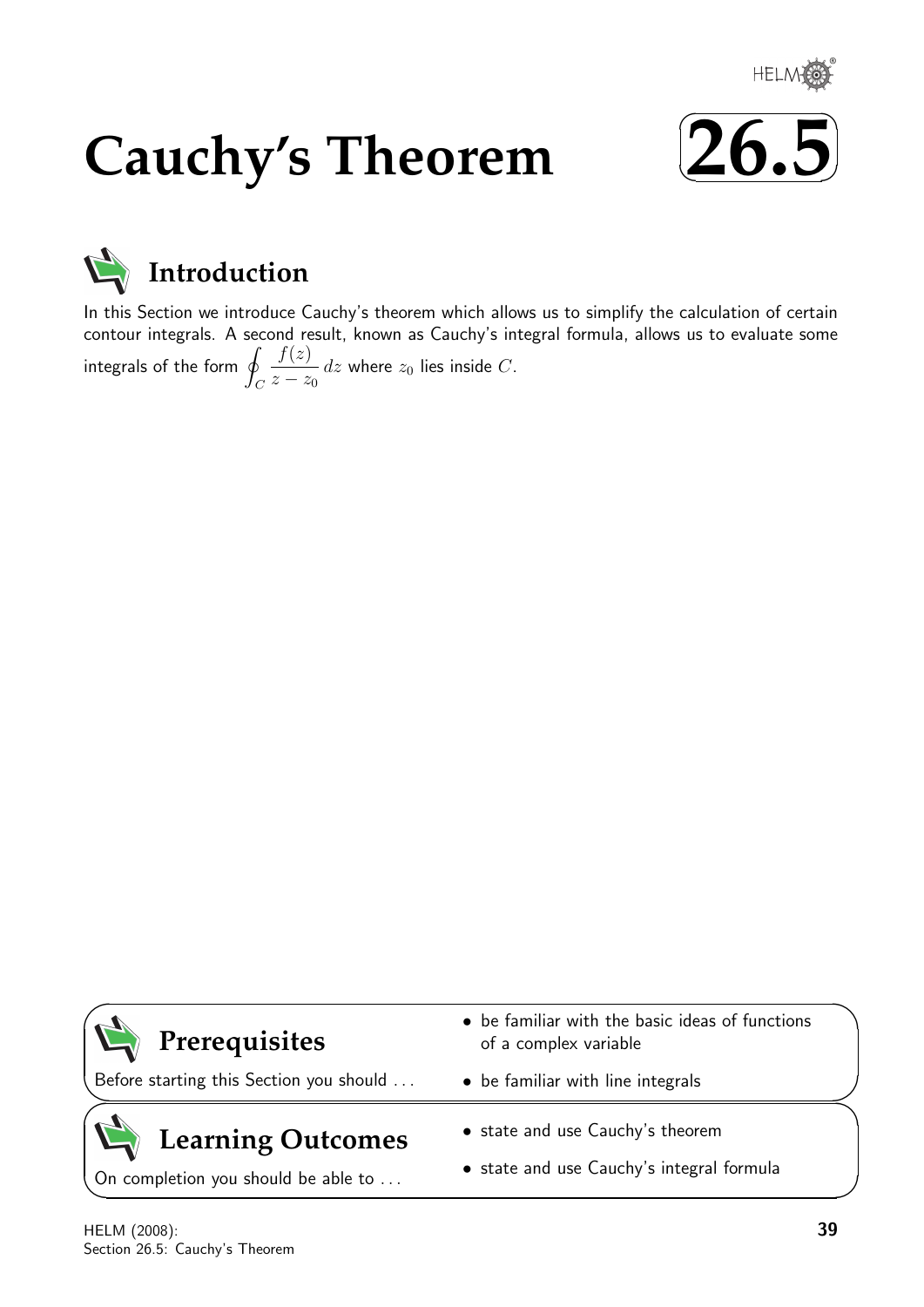# **1. Cauchy's theorem**

# **Simply-connected regions**

A region is said to be simply-connected if any closed curve in that region can be shrunk to a point without any part of it leaving a region. The interior of a square or a circle are examples of simply connected regions. In Figure 11 (a) and (b) the shaded grey area is the region and a typical closed curve is shown inside the region. In Figure 11 (c) the region contains a hole (the white area inside). The shaded region between the two circles is **not** simply-connected; curve  $C_1$  can shrink to a point but curve  $C_2$  cannot shrink to a point without leaving the region, due to the hole inside it.



Figure 11



## Cauchy's Theorem

The theorem states that if  $f(z)$  is analytic everywhere within a simply-connected region then:

$$
\oint_C f(z) \, dz = 0
$$

for every simple closed path  $C$  lying in the region.

This is perhaps the most important theorem in the area of complex analysis.

As a straightforward example note that  $|q|$  $\mathcal C$  $z^2\,dz=0$ , where  $C$  is the unit circle, since  $z^2$  is analytic everywhere (see Section 261). Indeed  $q$  $\mathcal C$  $z^2 dz = 0$  for any simple contour: it need not be circular. Consider the contour shown in Figure 12 and assume  $f(z)$  is analytic everywhere on and inside the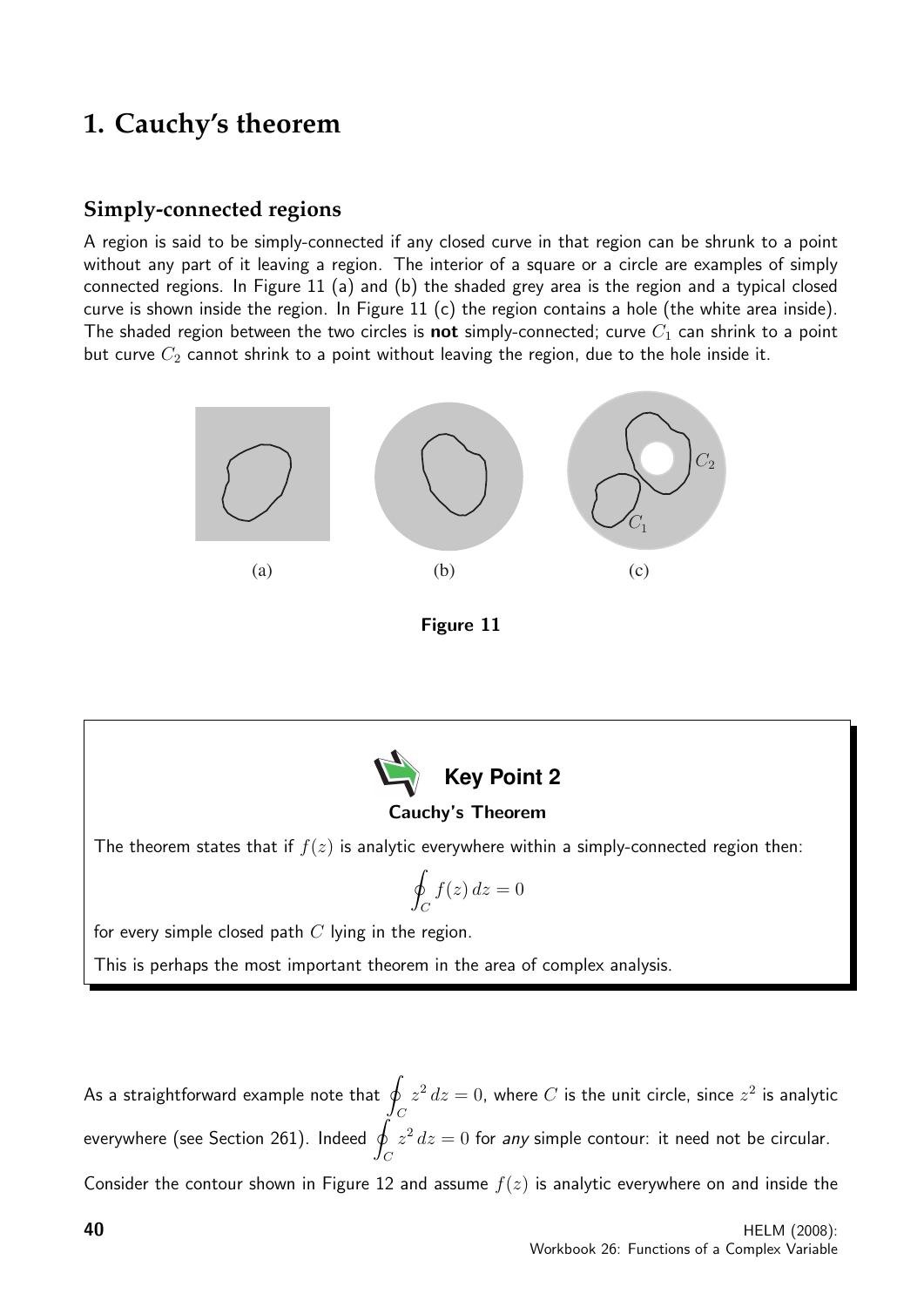

contour C.



### Figure 12

Then by analogy with real line integrals

$$
\int_{AEB} f(z) dz + \int_{BDA} f(z) dz = \oint_C f(z) dz = 0
$$
 by Cauchy's theorem.

Therefore

$$
\int_{AEB} f(z) dz = - \int_{BDA} f(z) dz = \int_{ADB} f(z) dz
$$

(since reversing the direction of integration reverses the sign of the integral).

This implies that we may choose any path between  $A$  and  $B$  and the integral will have the same value providing  $f(z)$  is analytic in the region concerned.

Integrals of analytic functions only depend on the positions of the points  $A$  and  $B$ , not on the path connecting them. This explains the 'coincidences' referred to previously in Section 26.4.



Your solution Answer  $\int_0^{1+2i}$  $\cos z \, dz =$  $\sqrt{ }$ sin z  $]$ <sup>1+2i</sup>  $=$  sin(1 + 2i) – sin i.

This way of determining the integral is legitimate because  $\cos z$  is analytic (everywhere).

i

i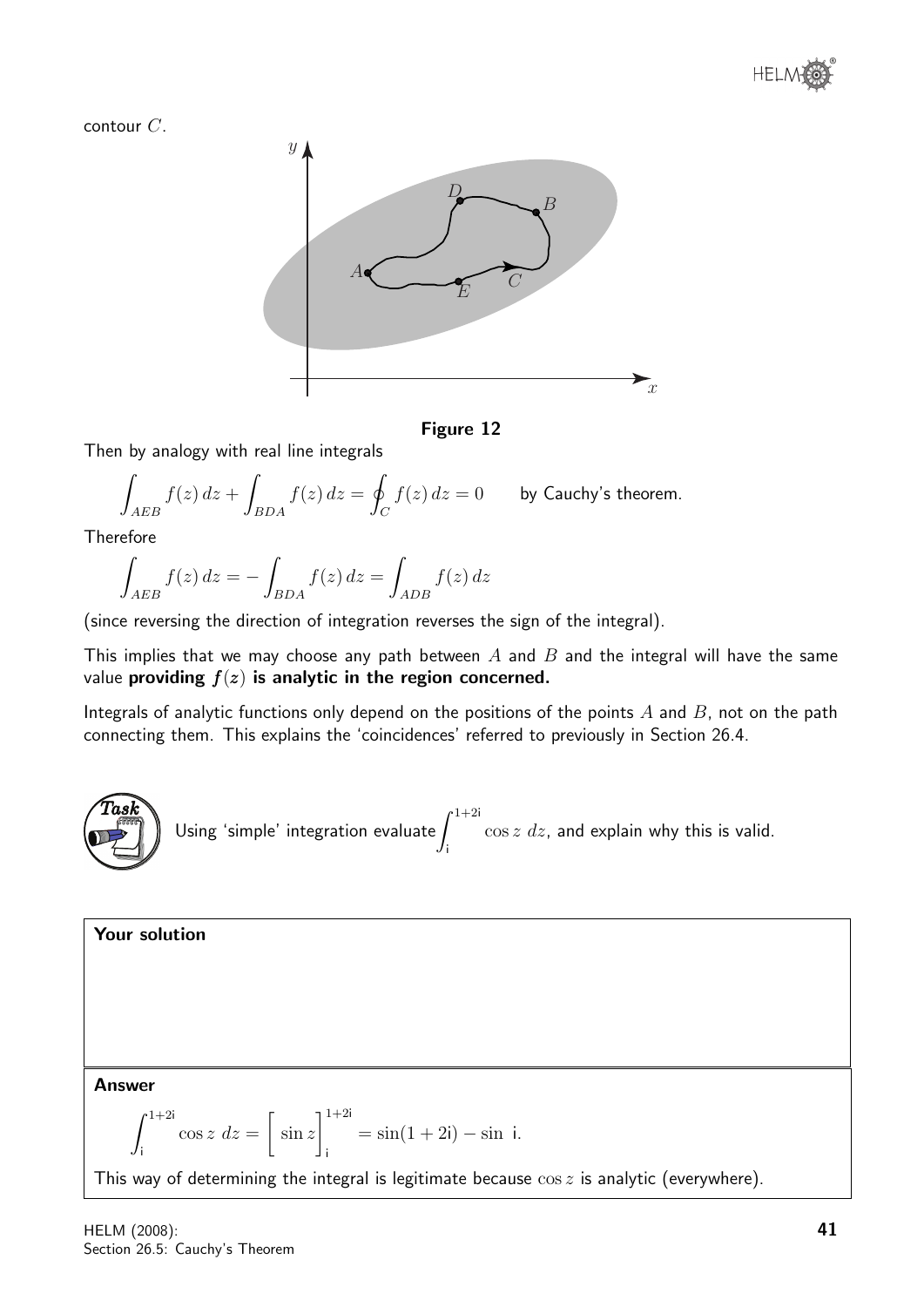We now investigate what occurs when the closed path of integration does not necessarily lie within a simply-connected region. Consider the situation described in Figure 13.



Figure 13

Let  $f(z)$  be analytic in the region bounded by the closed curves  $C_1$  and  $C_2$ . The region is cut by the line segment joining  $A$  and  $B$ .

Consider now the closed curve  $AEABFBA$  travelling in the direction indicated by the arrows. No line can cross the cut  $AB$  and be regarded as remaining in the region. Because of the cut the shaded region is simply connected. Cauchy's theorem therefore applies (see Key Point 2).

**Therefore** 

$$
\oint_{AEABFBA} f(z) dz = 0
$$
 since  $f(z)$  is analytic within and on the curve  $AEABFBA$ .

Note that

$$
\int_{AB} f(z) dz = - \int_{BA} f(z) dz,
$$
 being a simple change of direction.

Also, we can divide the closed curve into smaller sections:

$$
\oint_{AEABFBA} f(z) dz = \int_{AEA} f(z) dz + \int_{AB} f(z) dz + \int_{BFB} f(z) dz + \int_{BA} f(z) dz
$$
\n
$$
= \int_{AEA} f(z) dz + \int_{BFB} f(z) dz = 0.
$$

i.e.

$$
\oint_{C_1} f(z) dz - \oint_{C_2} f(z) dz = 0
$$

(since we assume that closed paths are travelled anticlockwise).

Therefore  $q$  $C_1$  $f(z) dz = 9$  $C_{2}$  $f(z)$  dz.

This allows us to evaluate  $\overline{q}$  $C_1$  $f(z)\,dz$  by replacing  $C_1$  by any curve  $C_2$  such that the region between them contains no singularities (see Section 261) of  $f(z)$ . Often we choose a circle for  $C_2$ .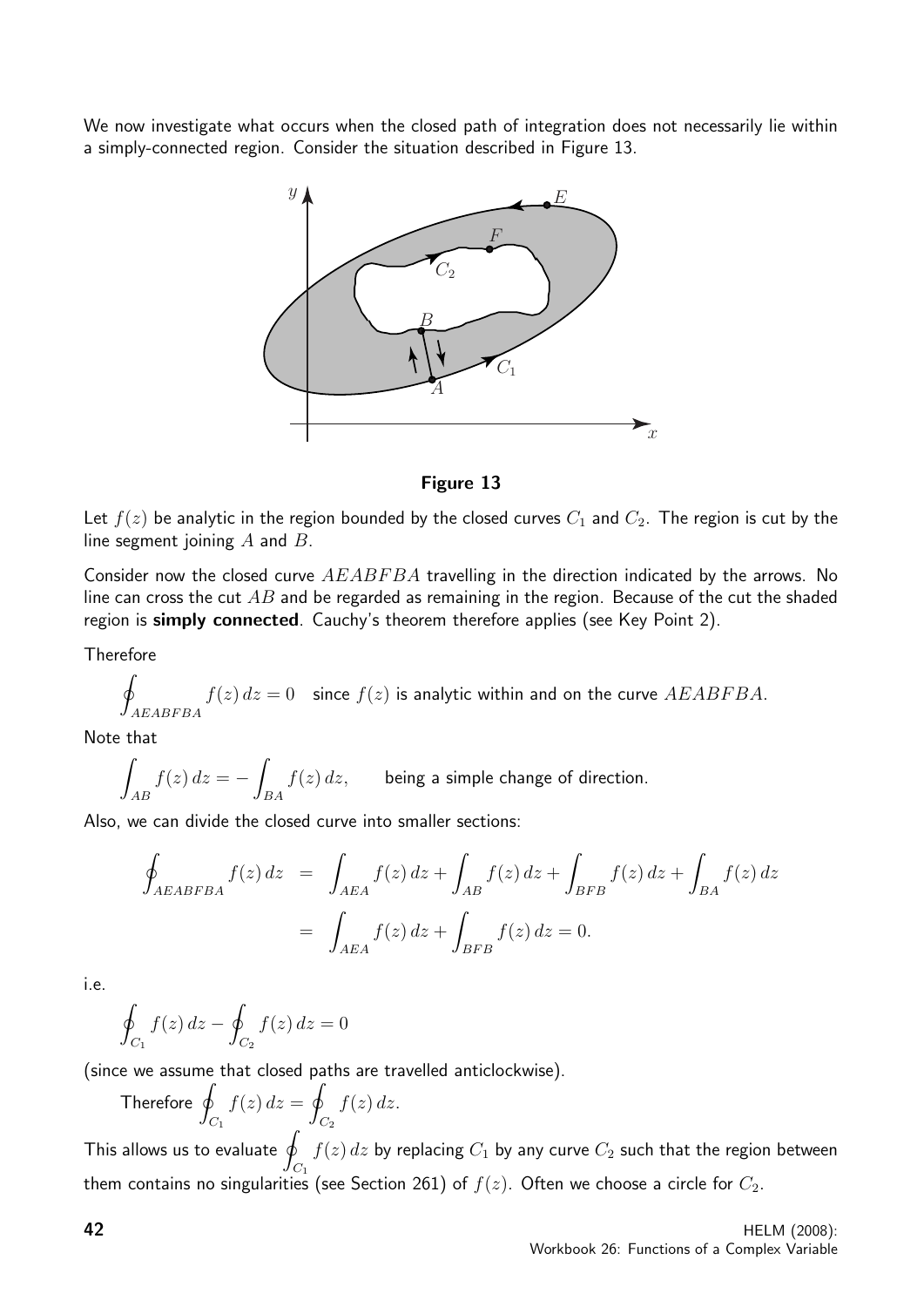





Figure 14

### Solution

We observe that  $f(z) = \frac{6}{z}$  $\frac{3}{z(z-3)}$  is analytic everywhere except at  $z=0$  and  $z=3$ .

Let  $C_1$  be the circle of unit radius centred at  $z = 3$  and  $C_2$  be the unit circle centered at the origin. By analogy with the previous example we state that

$$
\oint_C \frac{6}{z(z-3)} dz = \oint_{C_1} \frac{6}{z(z-3)} dz + \oint_{C_2} \frac{6}{z(z-3)} dz.
$$

(To show this you would need two cuts: from  $C$  to  $C_1$  and from  $C$  to  $C_2$ .)

The remaining parts of this problem are presented as two Tasks.

**Task**  
Expand 
$$
\frac{6}{z(z-3)}
$$
 into partial functions.

#### Your solution

Answer  
\nLet 
$$
\frac{6}{z(z-3)} \equiv \frac{A}{z} + \frac{B}{z-3} \equiv \frac{A(z-3) + Bz}{z(z-3)}
$$
. Then  $A(z-3) + Bz \equiv 6$ .  
\nIf  $z = 0$   $A(-3) = 6$   $\therefore$   $A = -2$ . If  $z = 3$   $B \times 3 = 6$   $\therefore$   $B = 2$ .  
\n $\therefore$   $\frac{6}{z(z-3)} \equiv -\frac{2}{z} + \frac{2}{z-3}$ .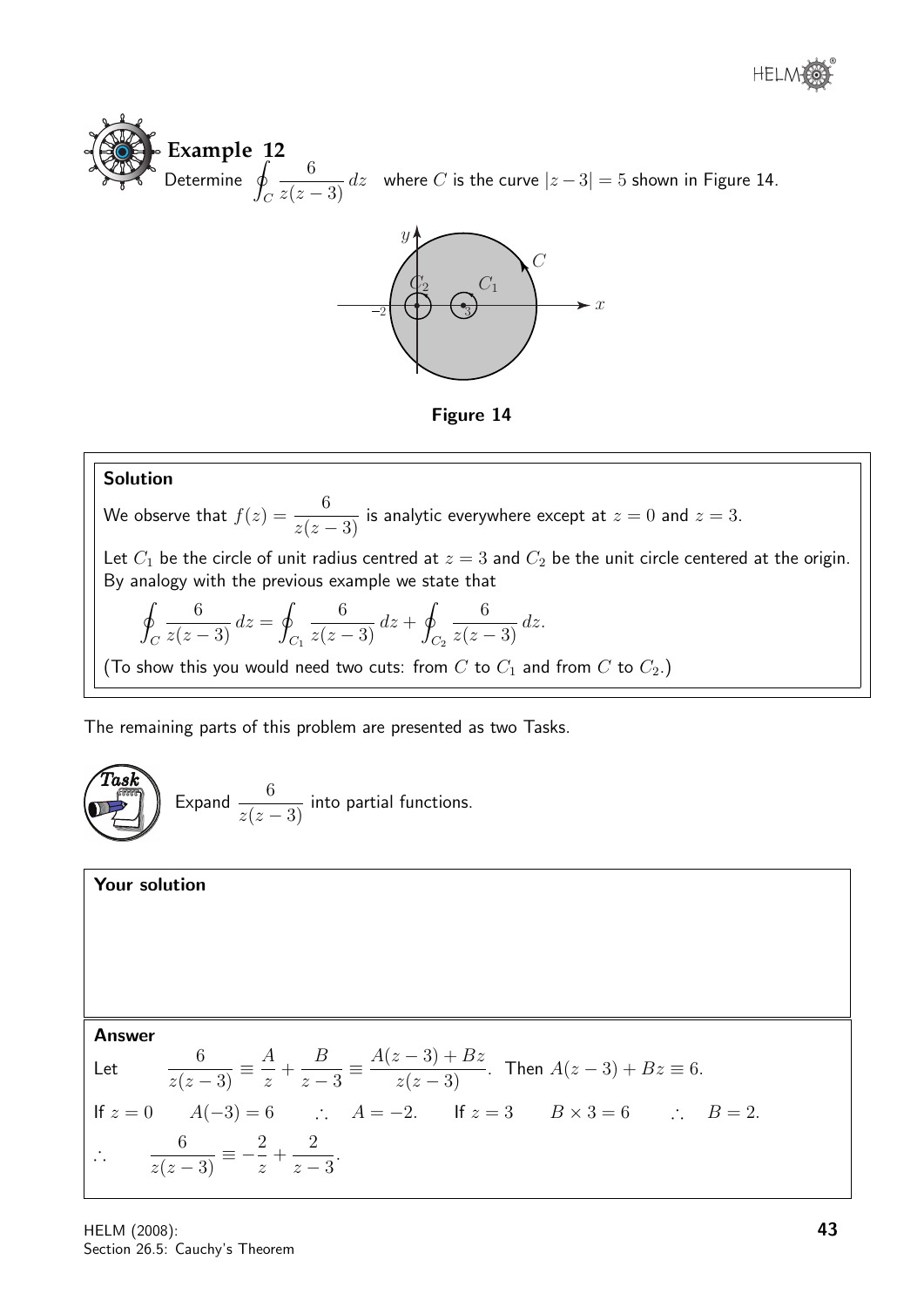Thus:

$$
\oint_C \frac{6}{z(z-3)} dz = \oint_{C_1} \frac{2}{z-3} dz - \oint_{C_1} \frac{2}{z} dz + \oint_{C_2} \frac{2}{z-3} dz - \oint_{C_2} \frac{2}{z} dz = I_1 - I_2 + I_3 - I_4.
$$



(a) Find the value of  $I_1$ :

| Your solution                                                                  |
|--------------------------------------------------------------------------------|
|                                                                                |
| <b>Answer</b>                                                                  |
| Using Key Point 1 we find that $I_1 = 2 \times 2\pi i = 4\pi i$ .              |
| (b) Find the value of $I_2$ :                                                  |
| Your solution                                                                  |
|                                                                                |
| <b>Answer</b>                                                                  |
| The function $\frac{1}{x}$ is analytic inside and on $C_1$ so that $I_2 = 0$ . |

(c) Find the value of  $I_3$ :

| <b>Your solution</b>                                                                         |  |
|----------------------------------------------------------------------------------------------|--|
|                                                                                              |  |
| <b>Answer</b><br>The function $\frac{1}{z-3}$ is analytic inside and on $C_2$ so $I_3 = 0$ . |  |

(d) Find the value of  $I_4$ :

# Your solution

### Answer

 $I_4 = 4\pi$ i again using Key Point 1.

(e) Finally, calculate  $I = I_1 - I_2 + I_3 - I_4$ :

Your solution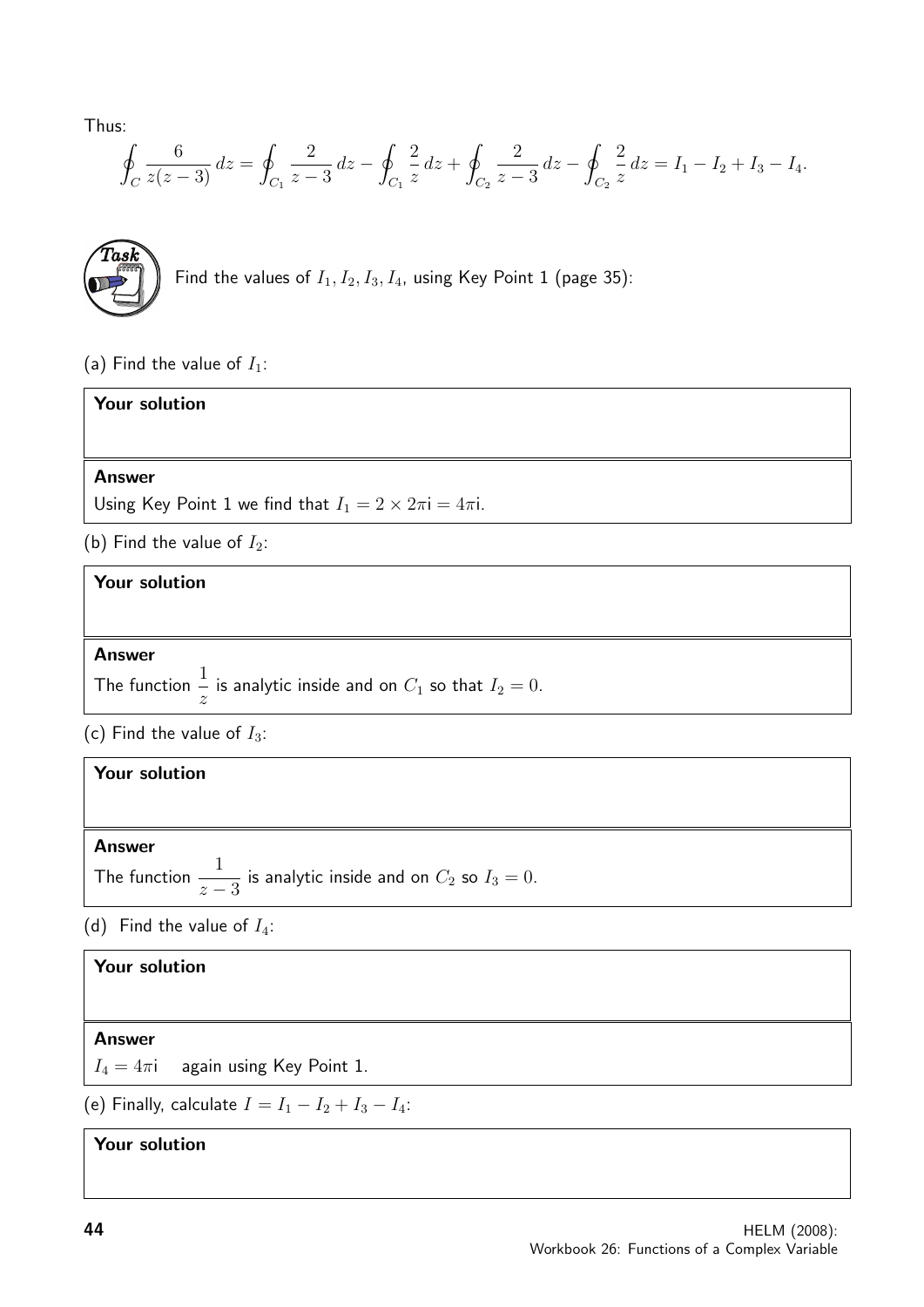

Answer I  $\mathcal{C}_{0}^{0}$  $\frac{6 dz}{z(z-3)} = 4\pi i - 0 + 0 - 4\pi i = 0.$ 

# **Exercises**

1. Evaluate 
$$
\int_{1+i}^{2+3i} \sin z \, dz
$$
.  
\n2. Determine  $\oint_C \frac{4}{z(z-2)} dz$  where C is the contour  $|z-2| = 4$ .  
\nAnswers  
\n1.  $\int_{1+i}^{2+3i} \sin z \, dz = \left[ -\cos z \right]_{1+i}^{2+3i} = \cos(1+i) - \cos(2+3i)$  since  $\sin z$  is analytic everywhere.  
\n2.  $\int_{1+i}^{2+3i} \sin z \, dz = \left[ -\cos z \right]_{1+i}^{2+3i} = \cos(1+i) - \cos(2+3i)$  since  $\sin z$  is analytic everywhere.  
\n2.  $\int_{-2}^{3i} \frac{4}{z(z-2)} dz$  is analytic everywhere except at  $z = 0$  and  $z = 2$ .  
\nCall  $I = \oint_C \frac{4}{z(z-2)} dz = \oint_{C_1} \frac{4}{z(z-2)} dz + \oint_{C_2} \frac{4}{z(z-2)} dz$ .  
\nNow  $\frac{4}{z(z-2)} = -\frac{2}{z} + \frac{2}{z-2}$  so that  
\n $I = \oint_{C_1} \frac{2}{z-2} dz - \oint_{C_1} \frac{2}{z} dz + \oint_{C_2} \frac{2}{z-2} dz - \oint_{C_2} \frac{2}{z} dz$   
\n $= I_1 + I_2 + I_3 + I_4$   
\n $I_2$  and  $I_3$  are zero because of analyticity.  
\n $I_1 = 2 \times 2\pi i = 4\pi i$ , by Key Point 1 and  $I_4 = -4\pi i$  likewise.  
\nHence  $I = 4\pi i + 0 + 0 - 4\pi i = 0$ .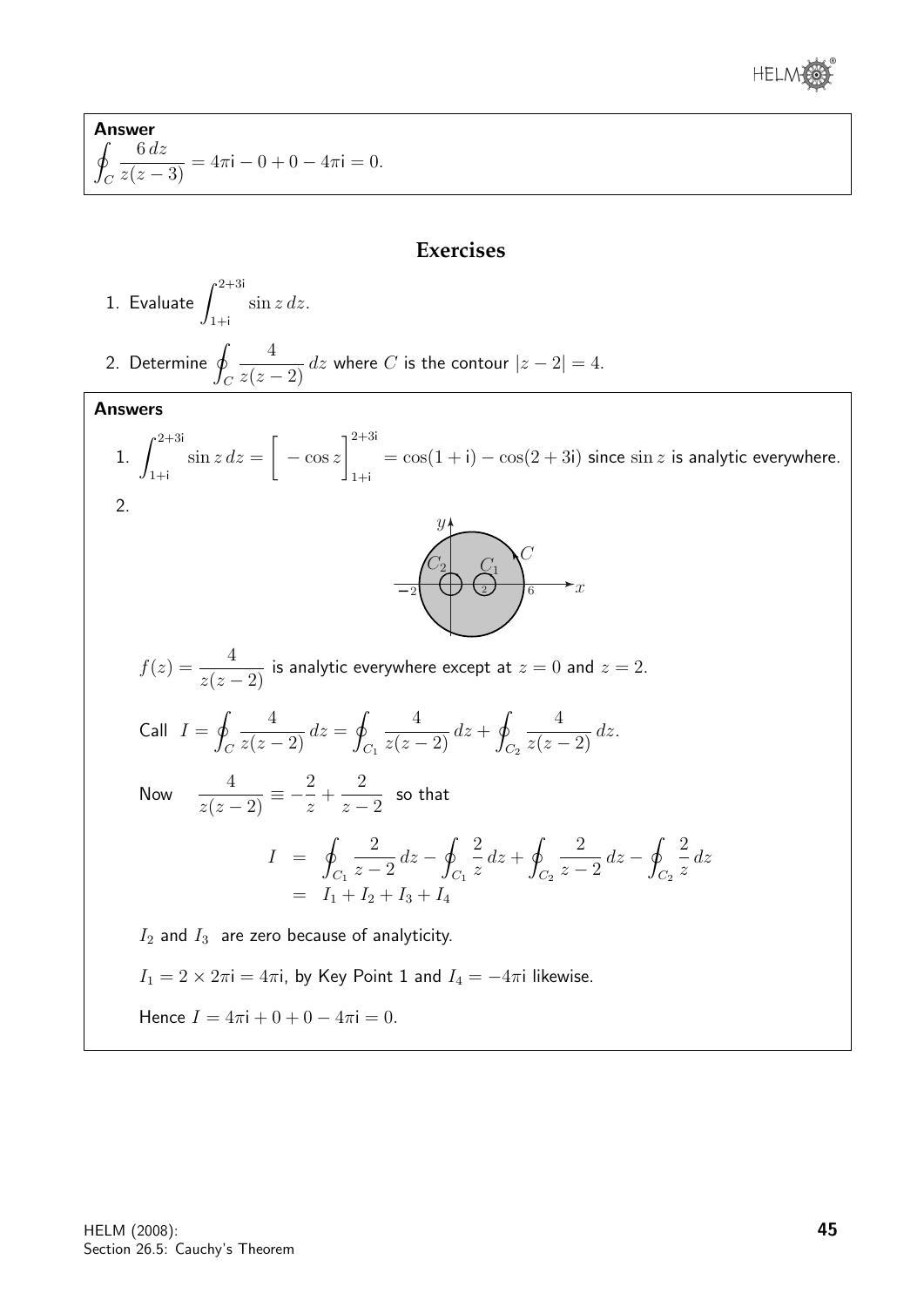# **2. Cauchy's integral formula**

This is a generalization of the result in Key Point 2:



Cauchy's Integral Formula

If  $f(z)$  is analytic inside and on the boundary C of a simply-connected region then for any point  $z_0$ inside C,

$$
\oint_C \frac{f(z)}{z - z_0} dz = 2\pi i f(z_0).
$$



## Solution

We note that 
$$
z^2 + 1 \equiv (z + i)(z - i)
$$
.

Let 
$$
\frac{z}{z^2 + 1} = \frac{z}{(z + i)(z - i)} = \frac{z/(z + i)}{z - i}.
$$

The numerator  $z/(z + i)$  is analytic inside and on the path  $C_1$  so putting  $z_0 = i$  in the Cauchy integral formula (Key Point 3)

$$
\oint_{C_1} \frac{z}{z^2 + 1} dz = 2\pi i \left[ \frac{i}{i + i} \right] = 2\pi i \cdot \frac{1}{2} = \pi i.
$$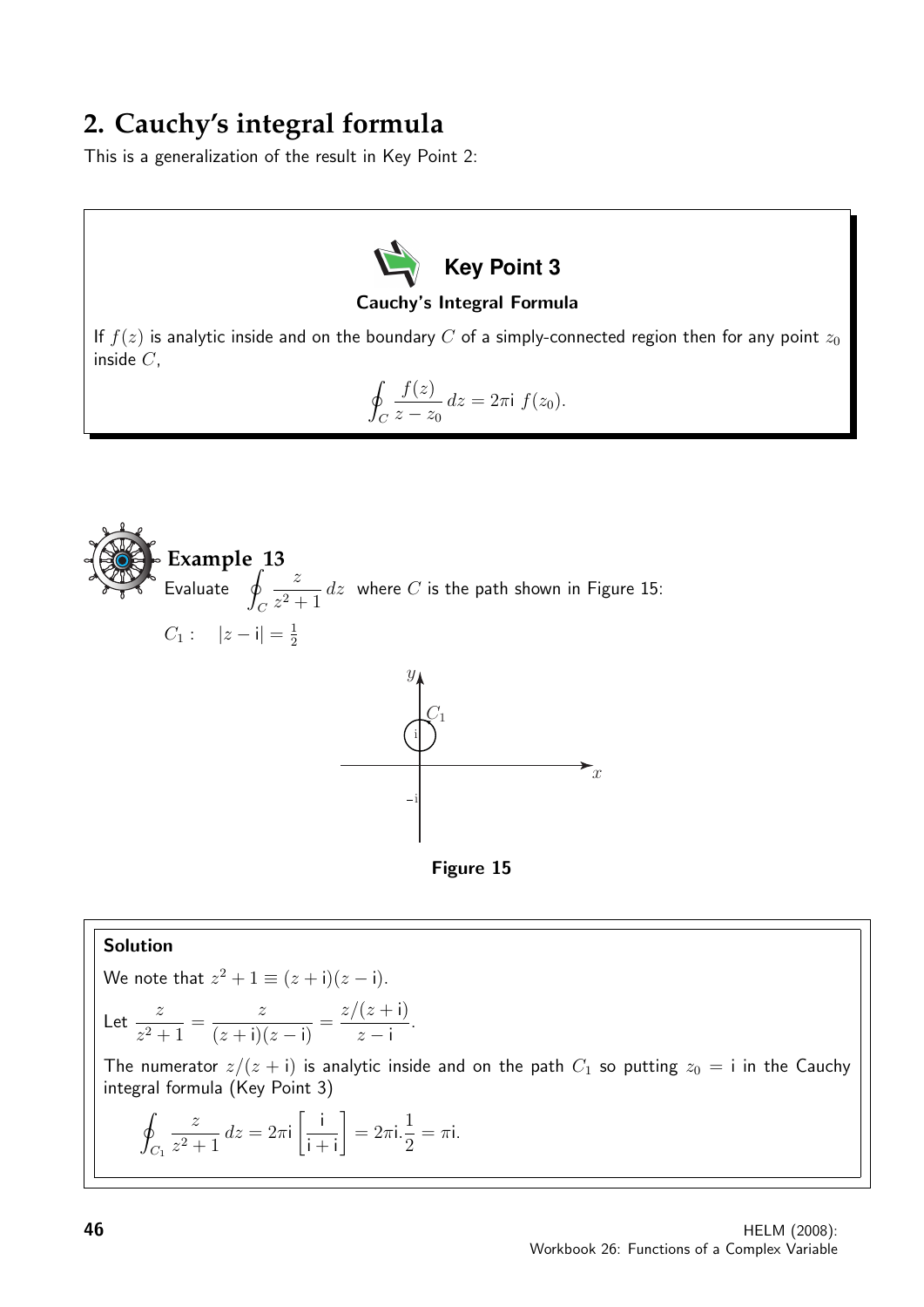



(a) Use the Cauchy integral formula to find an expression for

$$
\oint_{C_2} \frac{z}{z^2 + 1} \, dz
$$

#### Answer

Your solution

z  $\frac{z^2+1}{z^2+1} =$  $z/(z - i)$  $\frac{z}{z+1}$ . The numerator is analytic inside and on the path  $C_2$  so putting  $z_0 = -i$  in the Cauchy integral formula gives

$$
\oint_{C_2} \frac{z}{z^2 + 1} \, dz = 2\pi i \left[ \frac{-i}{-2i} \right] = \pi i.
$$

z  $\frac{z^2+1}{z^2+1}dz$ 

(b) Now find

Your solution

Answer

By analogy with the previous part,

 $C_3$ 

$$
\oint_{C_3} \frac{z}{z^2 + 1} dz = \oint_{C_1} \frac{z}{z^2 + 1} dz + \oint_{C_2} \frac{z}{z^2 + 1} dz = \pi i + \pi i = 2\pi i.
$$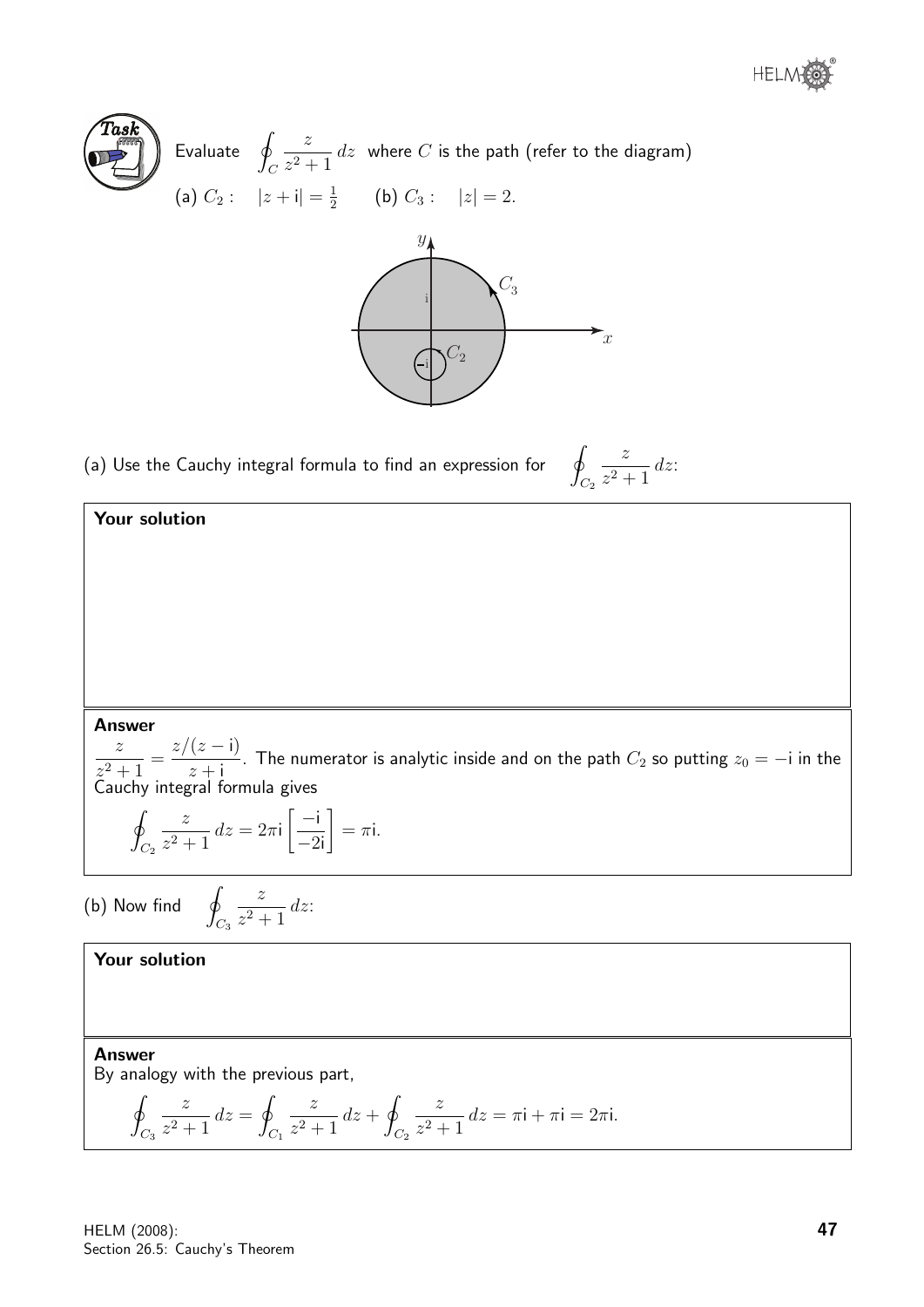## **The derivative of an analytic function**

If  $f(z)$  is analytic in a simply-connected region then at any interior point of the region,  $z_0$  say, the derivatives of  $f(z)$  of any order exist and are themselves analytic (which illustrates what a powerful property analyticity is!). The derivatives at the point  $z_0$  are given by Cauchy's integral formula for derivatives:

$$
f^{(n)}(z_0) = \frac{n!}{2\pi i} \oint_C \frac{f(z)}{(z - z_0)^{n+1}} dz
$$

where C is any simple closed curve, in the region, which encloses  $z_0$ . Note the case  $n = 1$ :

$$
f'(z_0) = \frac{1}{2\pi i} \oint_C \frac{f(z)}{(z - z_0)^2} dz.
$$



$$
\oint_C \frac{z^3}{(z-1)^2} \, dz
$$

where C is a contour which encloses the point  $z = 1$ .

## Solution

Since  $f(z) = \frac{z^3}{\sqrt{z}}$  $(z-1)^2$ has a pole of order 2 at  $z = 1$  then I  $\mathcal{C}_{0}^{(n)}$  $f(z) dz = 0$  $C'$  $z^3$  $\frac{z}{(z-1)^2}$  dz where  $C'$  is a circle centered at  $z = 1$ . I  $\sqrt{2}$ 

If 
$$
g(z) = z^3
$$
 then  $\oint_C f(z) dz = \oint_{C'} \frac{g(z)}{(z-1)^2} dz$ 

Since  $g(z)$  is analytic within and on the circle  $C'$  we use Cauchy's integral formula for derivatives to show that

$$
\oint_C \frac{z^3}{(z-1)^2} dz = 2\pi i \times \frac{1}{1!} [g'(z)]_{z=1} = 2\pi i [3z^2]_{z=1} = 6\pi i.
$$